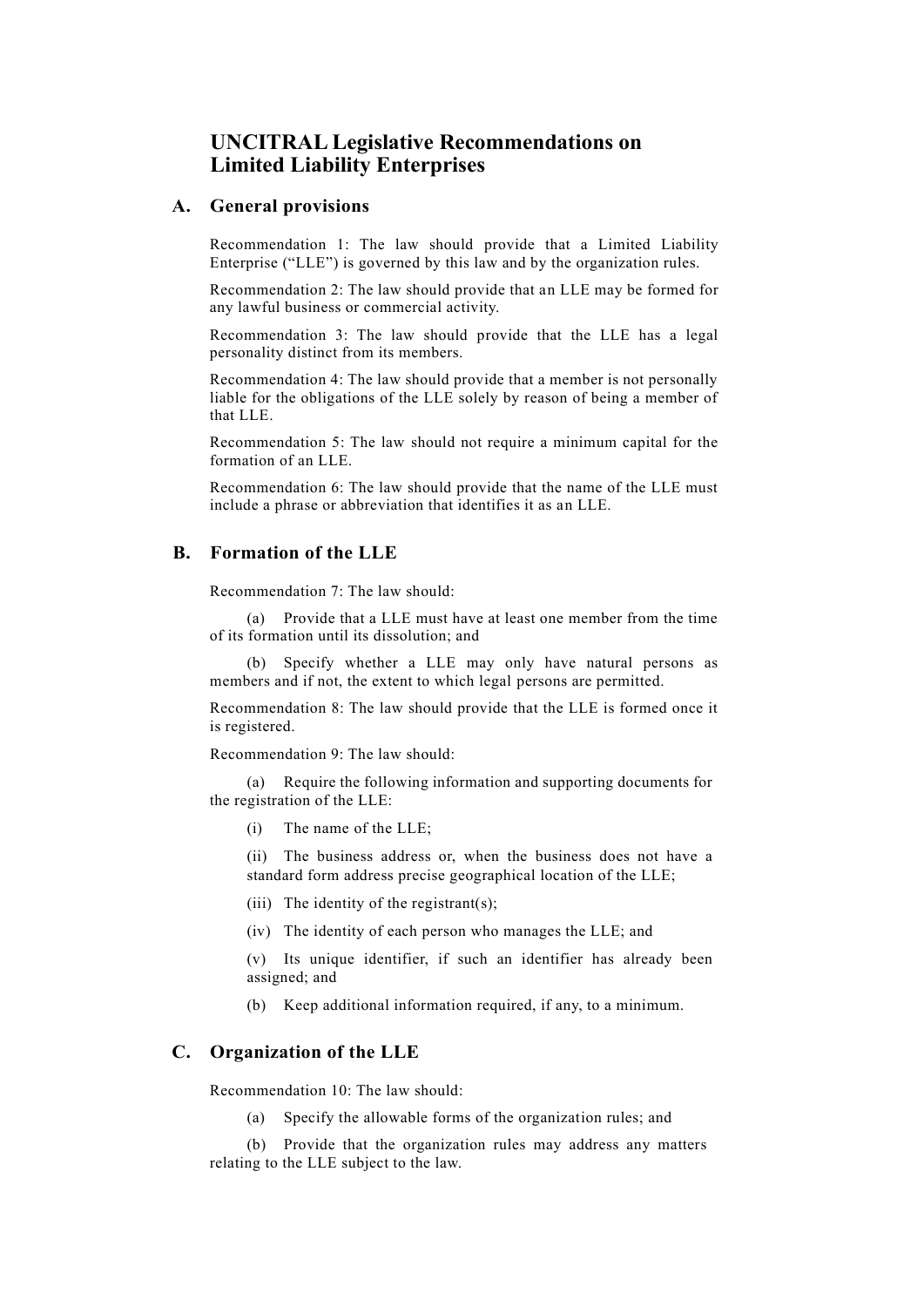### **D. Members' rights and decision-making in the LLE**

Recommendation 11: The law should establish that unless otherwise agreed in the organization rules, members have equal rights in the LLE irrespective of their contributions, if any.

Recommendation 12: The law should:

Specify the decisions on the LLE to be reserved to the members, which, at a minimum, should include decisions on:

(a) Adoption and amendment of the organization rules, in particular:

- (i) Management structure of the LLE and its modification;
- (ii) Allocation of rights of the members in the LLE if not equal; and
- (iii) Member's contributions;
- (b) Conversion and restructuring; and
- (c) Dissolution.

Recommendation 13: The law should specify that unless otherwise agreed in the organization rules:

(a) Decisions concerning the LLE which are reserved to the members under recommendation 12 are to be taken by unanimity; and

(b) Any other decisions which are reserved to the members pursuant to the organization rules are to be taken by majority.

#### **E. Management of the LLE**

Recommendation 14: The law should provide that the LLE is managed by all of its members exclusively, unless members agree in the organization rules that one or more designated managers shall be appointed.

Recommendation 15: The law should provide that when the LLE is managed by all of its members exclusively and unless otherwise agreed in the organization rules, differences among members on matters concerning day-to-day operations of the LLE should be resolved by a majority decision of the members.

Recommendation 16: The law should provide that, when the LLE is not managed by all of its members exclusively, designated manager(s) may be appointed and removed by a majority decision of the members, unless otherwise agreed in the organization rules.

Recommendation 17: The law should provide that when the LLE is managed by one or more designated manager(s):

(a) Such managers are responsible for all matters that are not reserved to the members of the LLE pursuant to this law and, where applicable, to the organization rules; and

(b) Disputes among themselves should be resolved by a majority decision of the managers, unless otherwise agreed in the organization rules.

Recommendation 18: The law should provide that persons who manage the LLE shall meet the legal requirements for those in a management position.

Recommendation 19: The law should provide that:

(a) Every manager has the authority to bind the LLE, unless otherwise agreed in the organization rules; and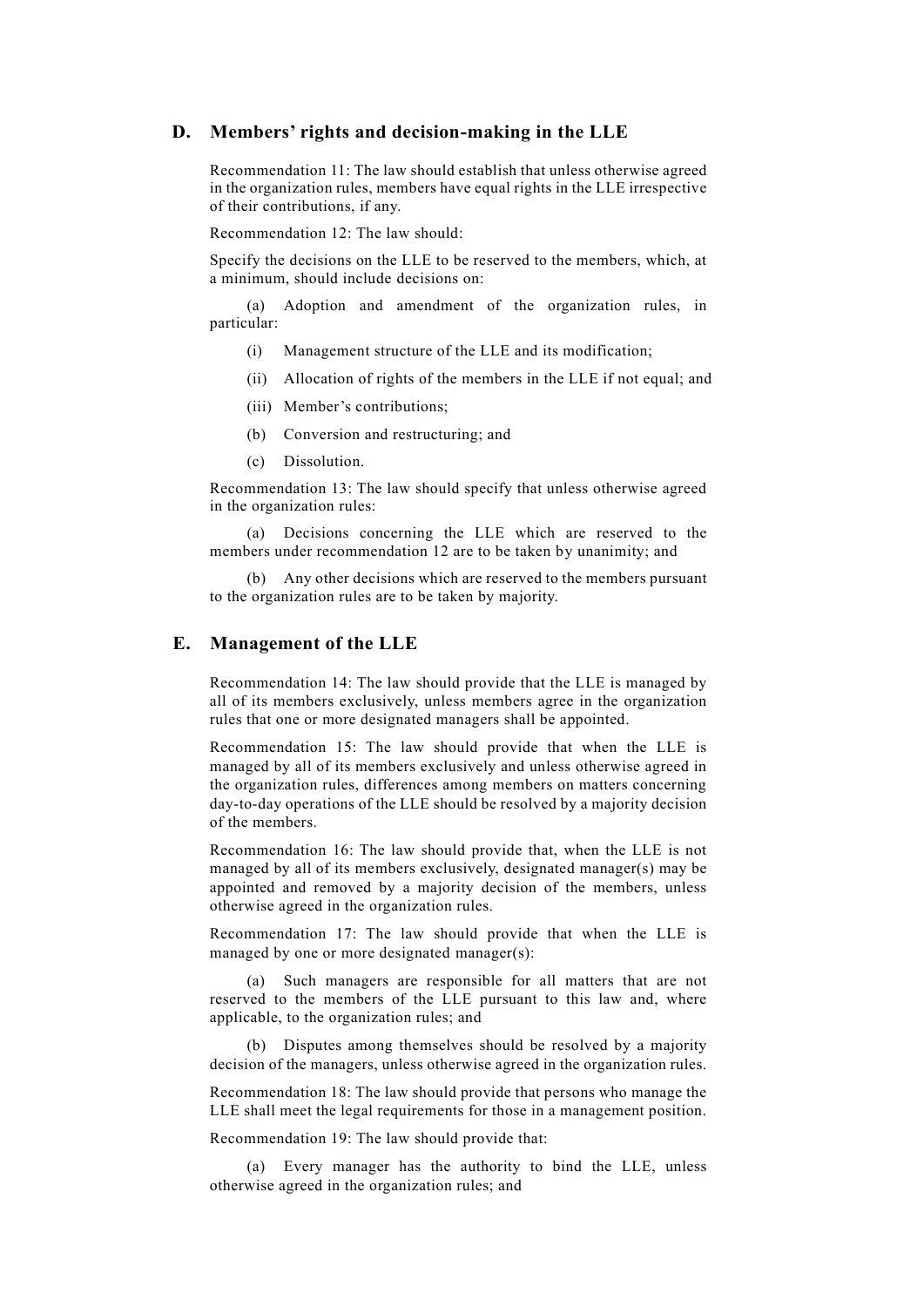(b) Restrictions upon such authority will not be effective against third parties dealing with the LLE without proper notice.

Recommendation 20: The law should provide that any manager of the LLE owes a duty of care and a duty of loyalty to the LLE.

### **F. Members' contributions to the LLE**

Recommendation 21: The law should establish that members may agree in the organization rules on the type, timing and value of their contributions.

## **G. Distributions**

Recommendation 22: The law should provide that distributions are made to members in proportion to their rights in the LLE unless otherwise agreed in the organization rules.

Recommendation 23: The law should prohibit distributions to any member if upon giving effect to such distribution:

(a) The total assets of the LLE would be less than the sum of its total liabilities; or

(b) The LLE would not be able to pay its foreseeable debts as they become due.

Recommendation 24: The law should provide that each member who received a distribution, or any portion thereof, made in violation of recommendation 23 is liable to reimburse the LLE for this distribution or portion thereof.

### **H. Transfer of rights**

Recommendation 25: The law should provide that unless otherwise agreed in the organization rules:

(a) A member of a LLE may transfer its rights in the LLE when the other members, if any, agree to the transfer; and

(b) The death of a member shall not cause the dissolution of the LLE. In the case of the death of a member, its rights in a LLE shall be transferrable to any successor(s) in accordance with the  $law(s)$  of the State.

## **I. Withdrawal**

Recommendation 26: The law should provide that:

(a) Members may withdraw from the LLE upon agreement or reasonable cause; and

(b) Be paid over a reasonable period of time the fair value of their rights in the LLE, unless otherwise agreed in the organization rules.

### **J. Conversion or restructuring**

Recommendation 27: The law should provide the necessary legal mechanisms to:

(a) Facilitate members of the LLE to convert it into another legal form or to restructure it; and